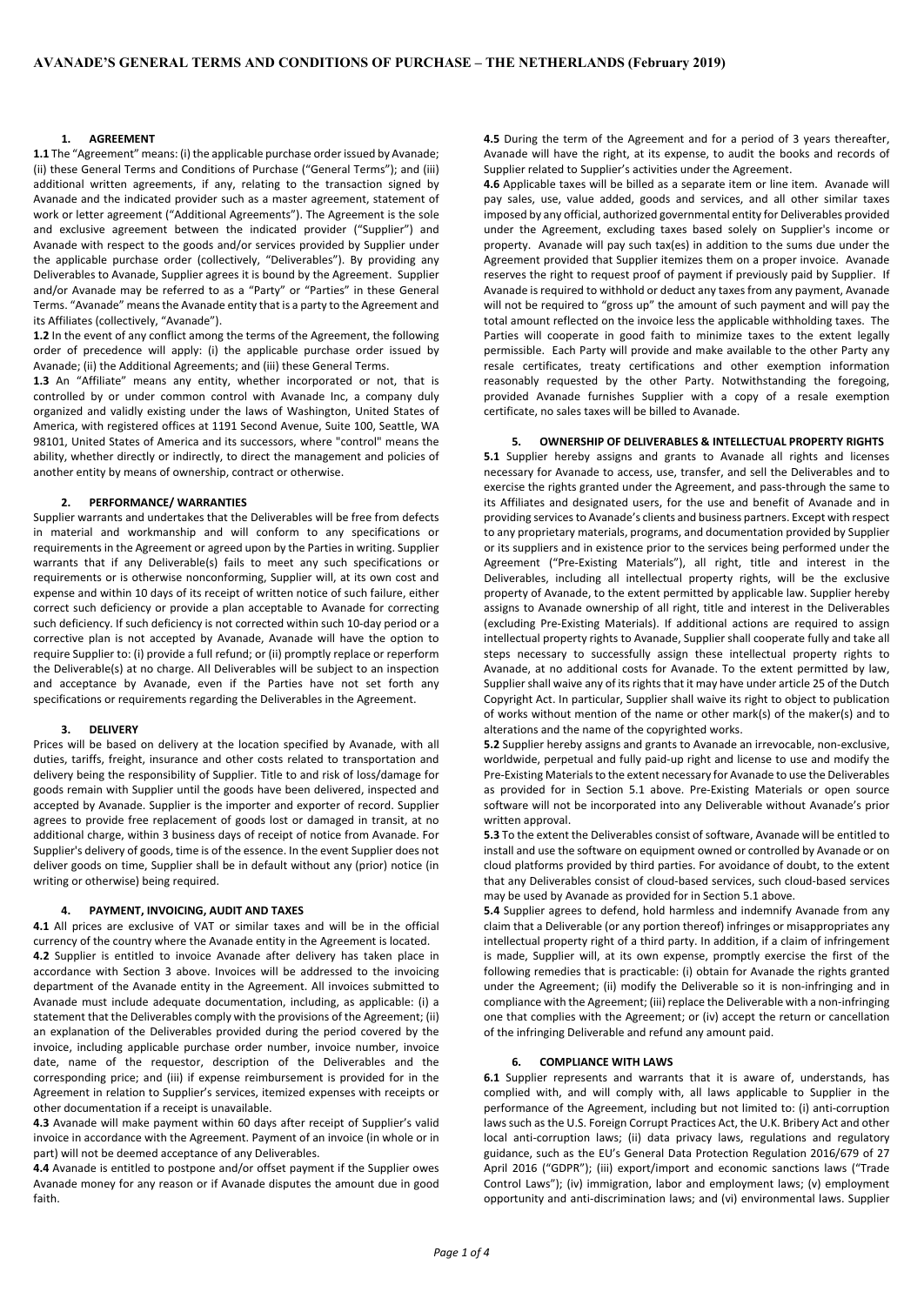will not provide any Deliverables to Avanade that would cause a violation of any such laws.

**6.2** Unless otherwise agreed in writing, the Supplier will not provide any Deliverables to Avanade that require an export license or other form of government authorization under applicable Trade Control Laws to transfer or use in connection with the Agreement. Upon request, the Supplier will provide Avanade with the export control classification under applicable Trade Control Laws of any Deliverables provided in the performance of the Agreement.

**6.3** Supplier will promptly notify Avanade of its violation of any applicable laws in its performance of the Agreement, and will defend, hold harmless and indemnify Avanade for any violation of such laws or a breach of Section 14.

# **7. LIABILITY AND INSURANCE**

**7.1** To the extent permitted by law, in no event will Avanade be liable for any lost revenues, lost profits, incidental, indirect, consequential, special or punitive damages. To the extent permitted by law, in no event will Avanade's aggregate liability to Supplier for all claims exceed the total price payable by Avanade to Supplier under the Agreement.

**7.2** Supplier will obtain and maintain all applicable and appropriate insurance, (including, without limitation, business, workers' compensation, auto, errors and omissions, professional and commercial general and liability insurance) in an amount consistent with Supplier's industry practice. If Supplier will have any access to personal data under the Agreement, such insurance will include cyber liability (data privacy) coverage.

## **8. TERMINATION**

Avanade may immediately terminate the Agreement for its convenience (for any or no reason) at any time, in whole or in part, by providing written notification to Supplier. Unless expressly provided for in the Agreement, Avanade will have no obligation to pay any early termination fee or extra charges in relation to such termination.

Notwithstanding any other rights of Avanade, Avanade may furthermore immediately terminate the Agreement (in whole or in part) by providing written notification to Supplier, where;

a. Supplier is in default ("*verzuim*"); or

b. Supplier commits a breach of the Agreement, which has not been remedied within a reasonable term, with a maximum term of thirty (30) days of receipt of written notification of such breach; or

c. Supplier is unable to pay its debts in Avanade's reasonable opinion; or

d. Avanade reasonably suspects that Supplier commits a breach of Trade Control Laws; or

e. Supplier commits a breach of any of the representations, warranties, or covenants in the Compliance with Laws clause 6 and/or the Confidentiality and Publicity clause 9 and/or the Data Protection and Privacy clause 14; or

f. Supplier ceases, or threatens to cease, to carry on business or, is subject to any winding up (whether provisional or final) or dissolution, or becomes insolvent or Supplier's bankruptcy has been filed.

# **9. CONFIDENTIALITY AND PUBLICITY**

**9.1** Supplier will keep the existence, nature and the content of the Agreement, Avanade Data (as defined in Section 14.1), and any other information of Avanade, confidential and not disclose it to any other person. Supplier will ensure that its personnel, contractors and agents (collectively, "Personnel") are aware of, and have committed to, confidentiality and legal obligations with respect to such information. Supplier will not make any reference to the Agreement, its terms, business information, or use Avanade's name, logo or trademark in any public announcements, promotions or any other communication without Avanade's prior written consent.

**9.2** Supplier may only use such confidential information for the purpose of performing its obligations under the Agreement.

**9.3** Upon: (i) expiration or termination of the Agreement; or (ii) the request of Avanade; Supplier will return all confidential information of Avanade and Avanade Data or delete such information.

## **10. ASSIGNMENT AND SUBCONTRACTING**

**10.1** Supplier is engaged as an independent contractor. Nothing in the Agreement will be deemed or construed to create a joint venture, partnership or employment relationship between Avanade and Supplier (including its Personnel). Avanade will have no liability or responsibility for Supplier's Personnel. Supplier will remove Personnel from any assignment under the Agreement, for any lawful reason at Avanade's sole and reasonable discretion.

**10.2** Supplier will not assign, transfer or subcontract the Agreement or its rights or obligations (including its data privacy obligations) to any third party (whether resulting from a change of control, merger or otherwise) without Avanade's prior written consent. In any event Supplier will remain solely responsible for any and all acts, errors or omissions of its subcontractors (including its sub-processors). **10.3** Avanade's rights, benefits and/or obligations under the Agreement may be assigned or transferred to any Affiliate. Supplier hereby provides its consent in advance for such assignment or transfer.

#### **11. SUPPLIER STANDARDS OF CONDUCT**

Avanade is committed to conducting its business free from unlawful, unethical or fraudulent activity. Supplier will act in a manner consistent with the ethical and professional standards of Avanade as described in the Accenture Supplier Standards of Conduct, including prompt reporting of unlawful, fraudulent or unethical conduct. A copy of these standards can be found at [accenture.com/us](https://www.accenture.com/us-en/company-ethics-code)[en/company-ethics-code.](https://www.accenture.com/us-en/company-ethics-code)

#### **12. GOVERNING LAW AND DISPUTES**

**12.1** The Parties will make good faith efforts to resolve, in a confidential manner, any dispute which may arise under the Agreement, by escalating it to higher levels of management, prior to resorting to litigation or other legal process.

**12.2.** The Agreement and any dispute or matter arising under it will be governed by the laws of the country where the Avanade entity in the Agreement is located, without giving effect to conflict of laws rules. Subject to Section 12.1, the courts of such country will have exclusive jurisdiction. The United Nations Convention on Contracts for the International Sale of Goods does not apply.

#### **13. GENERAL**

**13.1** No delay or failure by either Party to exercise any of its powers, rights or remedies under the Agreement will operate as a waiver of them. For purpose of the Agreement an email will be deemed to be "written" or a "writing".

**13.2** If any part of the Agreement is found to be invalid, unlawful or unenforceable then such part will be severed from the remainder of the Agreement which will continue to be valid and enforceable to the fullest extent permitted by law.

**13.3** Any changes to the Agreement will be valid and binding only if such changes are set forth in a written agreement signed by Supplier and Avanade. Any clickthrough, online or other terms or licenses accompanying any Deliverables are null and void and will not bind Avanade. The Parties expressly agree that any counter offer by Supplier or terms contained in the Supplier's response to, or acknowledgment or acceptance of, the Agreement, if any, that are additional to, or different from, the terms set forth in the Agreement will not apply and are hereby expressly rejected by Avanade.

**13.4** The provisions of these General Terms, which by their nature survive termination or expiration, including but not limited to provisions 1, 4, 5, 6, 7, 9, 12, 13, 14 and 15, will survive any termination or expiration of the Agreement.

# **14. DATA PROTECTION AND PRIVACY**

**14.1** In addition to Supplier's obligations under Sections 6, 9, 10, and 15, Supplier will comply with this Section 14 when processing Avanade Personal Data. "Avanade Personal Data" means personal data owned, licensed, or otherwise controlled or processed by Avanade including personal data processed by Avanade on behalf of its clients. "Avanade Data" means all information, data and intellectual property of Avanade or its clients or other suppliers, collected, stored, hosted, processed, received and/or generated by Supplier in connection with providing the Deliverables to Avanade, including Avanade Personal Data.

**14.2** If Supplier processes Avanade Personal Data in the course of providing Deliverables to Avanade or fulfilling its obligations under the Agreement, Supplier will: (i) only process Avanade Personal Data in accordance with the written instructions of Avanade or to the extent reasonably necessary for the performance of the Agreement, and at all times in compliance with applicable laws; (ii) provide full cooperation and assistance to Avanade in ensuring that rights of individuals under applicable laws (including GDPR) are timely and appropriately addressed, for the fulfilment of Avanade's obligations to comply with such laws; (iii) make all reasonable efforts to ensure that Avanade Personal Data is accurate and up-to-date at all times while in its custody or under its control, to the extent Supplier has the ability to do so; (iv) fully assist and cooperate with Avanade and its clients in ensuring their compliance with applicable laws, including Articles 32 to 36 of GDPR where applicable. Supplier will make available to Avanade and/or any supervisory authority all information necessary to demonstrate Supplier's compliance with the Agreement and applicable laws, and allow for and contribute to audits and inspections conducted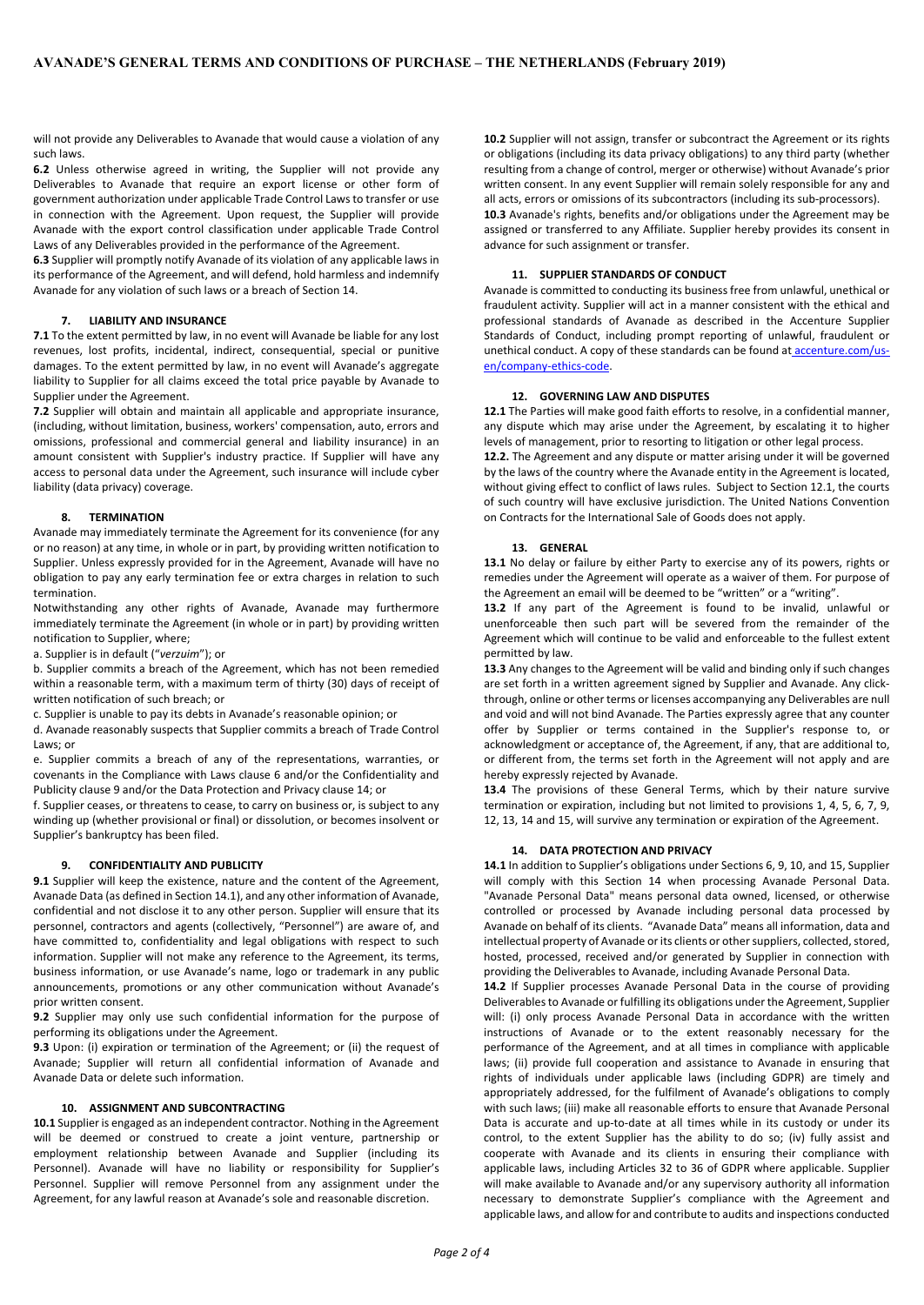by Avanade; (v) not retain any Avanade Personal Data for longer than is necessary for the performance of the Agreement or as required by applicable law; and (vi) ensure that any sub-processor(s) (approved under Section 10.2) must be bound by a written agreement that includes the same data protection obligations as set out in the Agreement.

**14.3** "Security Incident" means a known, or reasonably suspected, accidental or unauthorized loss, acquisition, disclosure, access, use or other form of compromise of Avanade Data. Supplier will implement and maintain commercially reasonable and appropriate physical, technical and organizational security measures, including those set out in Section 15 below, to protect Avanade Data against a Security Incident and all other unauthorized or unlawful forms of processing. Supplier will (i) notify Supplier's point of contact at Avanade in writing and without undue delay, and any event within 48 hours of Supplier's discovery of the Security Incident; and (ii) investigate the Security Incident, taking all necessary steps to eliminate or contain the Security Incident, including cooperating with Avanade's remediation efforts, mitigating any damage, and developing and executing a plan, subject to Avanade´s approval, that promptly reduces the likelihood of a recurrence of the Security Incident.

**14.4** Supplier will notify Avanade promptly in writing of any investigation, litigation, arbitrated matter or other dispute relating to Supplier's or its subcontractors' information security or privacy practices.

**14.5** Supplier will not transfer, access or otherwise process Avanade Personal Data which originates from the EEA to/from jurisdictions outside of an Approved Jurisdiction, without first entering into a legally valid data transfer mechanism(s) and/or additional agreement(s) with Avanade. "Approved Jurisdiction" means a member state of the European Economic Area (EEA) or any other jurisdiction or sector as may be approved by the European Commission as ensuring adequate legal protections for personal data.

### **15. INFORMATION SECURITY**

**15.1 Industry Standards.** Supplier will implement appropriate technical and organizational security measures that comply with Industry Standards in all applicable goods, services, equipment, software systems and platforms that Supplier uses to access, process and/or store Avanade Data. **"Industry Standards"** means security measures that are commercially reasonable in the information technology industry and that are designed to ensure the security, integrity, and confidentiality of Avanade Data, and to protect against Security Incidents.

**15.2 Illicit Code.** Except for the functions and features expressly disclosed in Supplier's documentation made available to Avanade, Deliverables will be free of any programs, subroutines, code, instructions, data or functions, (including but not limited to viruses, malware, worms, date bombs, time bombs, shut-down devices, keys, authorization codes, back doors or passwords allowing Supplier access) that may result in any inoperability, damage, interruption, or interference of the Deliverables or any equipment on which the Deliverables reside or with which the Deliverables are capable of communicating.

**15.3 Security of All Software Components.** Supplier will inventory all software components (including open source software) used in Deliverables, and provide such inventory to Avanade upon request. Supplier will assess whether any such components have any security defects or vulnerabilities that could lead to a Security Incident. Supplier will perform such assessment prior to providing Avanade with access to such software components and on an on-going basis thereafter during the term of the Agreement. Supplier will promptly notify Avanade of any identified security defect or vulnerability and remediate same in a timely manner. Supplier will promptly notify Avanade of its remediation plan. If remediation is not feasible in a timely manner, Supplier will replace the subject software component with a component that is not affected by a security defect or vulnerability and that does not reduce the overall functionality of the Deliverable(s).

**15.4 Security Assessment.** If Avanade reasonably determines, or in good faith believes, that Supplier's security practices or procedures do not meet Supplier's obligations under the Agreement, then Avanade will notify Supplier of the deficiencies. Supplier will without unreasonable delay: (i) correct such deficiencies at its own expense; (ii) permit Avanade, or its duly authorized representatives, to assess Supplier's security-related activities that are relevant to the Agreement; and (iii) timely complete a security questionnaire from Avanade on a periodic basis upon Avanade's request. Security issues identified by Avanade will be assigned risk ratings and an agreed-to timeframe to remediate. Supplier will remediate all the security issues identified within the agreed to timeframes. Upon Supplier's failure to remediate any high or medium rated security issues within the stated timeframes, Avanade may terminate the Agreement in accordance with Section 8 above.

**15.5 Application Hardening.** Supplier will comply with this Section 15.5 if Supplier is providing Avanade with access to or the use of any software, including software-as-a-service or cloud-based software. Supplier will maintain and implement secure application development policies, procedures, and standards that are aligned to Industry Standard practices (e.g., SANS Top 35 Security Development Techniques and Common Security Errors in Programming and the OWASP Top Ten project). This applies to web application, mobile application, embedded software, and firmware development. All Personnel responsible for application design, development, configuration, testing, and deployment will be qualified to perform such activities and receive appropriate training on such policies, procedures, and standards.

**15.6 Infrastructure Vulnerability Scanning.** Supplier will scan its internal environments (e.g., servers, network devices, etc.) related to Deliverables monthly and external environments related to Deliverables weekly. Supplier will have a defined process to address any findings but will ensure that any high-risk vulnerabilities are addressed within 30 days.

**15.7 Application Vulnerability Assessment.** Supplier will comply with this Section 15.7 if Supplier is providing Avanade with access to or the use of any software, including software-as-a-service or cloud-based software. Supplier will perform an application security vulnerability assessment prior to any new release. The test must cover all application and/or software vulnerabilities defined by the OWASP or those listed in the SANS Top Cyber Security Risks or its successor current at the time of the test. Supplier will ensure all high-risk vulnerabilities are resolved prior to release. Supplier will provide a summary of the test results including any open remediation points upon request. Supplier will have a defined process to address any findings but will ensure that any high-risk vulnerabilities are addressed within 30 days

**15.8 Penetration Tests and Security Evaluations of Websites.** Supplier will perform a comprehensive penetration test and security evaluation of all systems and websites involved in providing Deliverables prior to use and on a recurring basis no less frequent than quarterly. Supplier will have an industry recognized independent third party perform one of the quarterly tests. Supplier will have a defined process to address any findings but any high-risk vulnerabilities must be addressed within 30 days. Supplier will provide a summary of such tests and evaluations, including any open remediation points, to Avanade upon request.

**15.9 Asset Management.** Supplier will: i) maintain an asset inventory of all media and equipment where Avanade Data is stored. Access to such media and equipment will be restricted to authorized Personnel; ii) classify Avanade Data so that it is properly identified and access to it is appropriately restricted; iii) maintain an acceptable use policy with restrictions on printing Avanade Data and procedures for appropriately disposing of printed materials that contain Avanade Data when such data is no longer needed under the Agreement; iv) maintain an appropriate approval process whereby Supplier's approval is required prior to its Personnel storing Avanade Data on portable devices, remotely accessing Avanade Data, or processing such data outside of Supplier facilities. If remote access is approved, Personnel will use multi-factor authentication, which may include the use of smart cards with certificates, One Time Password (OTP) tokens, and biometrics.

**15.10 Access Control**. Supplier will maintain an appropriate access control policy that is designed to restrict access to Avanade Data and Supplier assets to authorized Personnel. Supplier will require that all accounts have complex passwords that contain letters, numbers, and special characters, be changed at least every 90 days, and have a minimum length of 8 characters.

**15.11 Cryptography.** Supplier will maintain policies and standards on the use of cryptographic controls that are implemented to protect Avanade Data.

**15.12 Secure Disposal or Reuse of Equipment.** Supplier will verify that all Avanade Data has been deleted or securely overwritten using Industry Standard processes, prior to disposal or re-use of equipment containing storage media.

**15.13 Operations Security.** Supplier must enable logging and monitoring on all operating systems, databases, applications, and security and network devices that are involved in providing Deliverables. Supplier will maintain anti-malware controls that are designed to protect systems from malicious software, including malicious software that originates from public networks. In addition, Supplier will use anti-malware software (of Industry Standard or better quality), maintain such software at the then current major release, purchase maintenance & support available from the vendor for such software, and promptly implement new releases and versions of such software.

**15.14 Information Transfer and Storage.** Supplier will use Industry Standard encryption to encrypt Avanade Data that is in transit. Supplier will also use Industry Standard encryption to restrict access to Avanade Data stored on physical media that is transported outside of Supplier facilities.